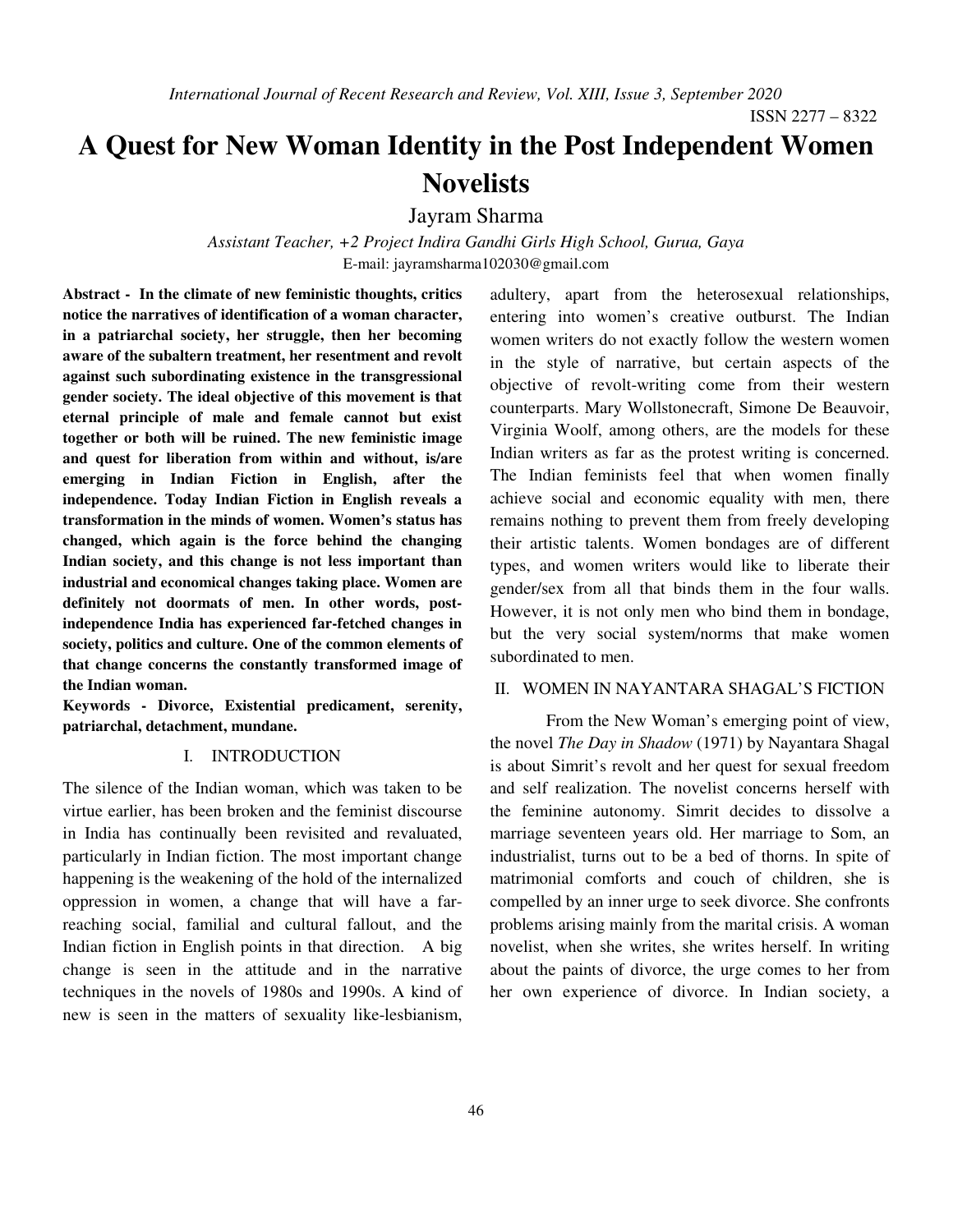divorced woman is never well received. She is watched by others. The aching follows her like a shadow:

> My skin is whole, not even a break or a split in it anywhere. It's the inside that has gone to pieces, and l'll just have to go long very carefully from now on …. The pain, a leper– like thing detached itself from her and walked beside her to the end of pavement, the end of the road and beyond [1].

In the novel, the novelist is concerned about saying how patriarchy perhaps 'entraps' women's simplicity in marriage. At the time of divorce, Simrit deserts all the wealth to Som but takes the children with her. But Som does not allow her go away so easily. He transfers a lion's share worth six lacks rupees to Simrit and these are to be inherited mainly by their son Brij when he will be of age. Till them Simrit has to pay the huge amount of tax on the corpus while she is not entitled to the income it may generate and feels she is an over-loaded donkey… with its back breaking and no one doing anything about it, not because they can't see it, but because it's a donkey and loads are for donkeys. These lines, very mocking in nature, are from the novelist with a tinge of irony. The audience supposed is the patriarchal structure. Simrit's request to relieve her of the tax is unheard not only by Som but also by the society at large. May be she had always been an animal only a nine obedient domestic one, sitting on a cushion, doing as she was told. And in turn she had been fed and sheltered [2]."The distress and trauma that a woman feels after divorce in Indian society is directly linked with Sahgal's own view of divorce. So this novel is a writing of revolt. In the novel, the novelist purposely selects an intelligent woman protagonist who is aware of her target space in the society, but she is skillfully in a divorce just like Sahgal's real life: "In this book l tried to figure out something that has happened to me– the shattering experience of divorce"[3].

 In her own terms, Simrit foresees her own bright future, that's why she wants to be a writer. But the children, whom she thought to rely upon, desert her. Her eldest daughter desires for the attractive dress and luxury items appearing in the magazines. Her son, Brij betrays her and prefers has father's world. He knows that his future will be secured under his father's roof. It is of course materialistic views of her children that snatch them away from her motherly tenderness. Ramesh Kumar Gupta, in his article, "The Existential Predicament: A Linchpin in Nayantara Sahgal's *The Day in Shadow*  States: "Existentialism orates that the glory of the free individual lies in rebelling against the tragic human predicament even though defeat is inevitable" [4].

 We consider Simrit a New Woman since she rebels, though winning in uncertain. She has this potentiality for rebelling against patriarchal set up. She has the courage to break a long marital-tie between husband and wife. Her rebelling is remarkable, "She decided to divorce when another male partner is waiting for her outside marriage. She boldly leaves the sheltered world of Som not to live a life of her own, but to live a happy life under the shadow of another man" [5]. What Simrit says or does is inferior unimpressive and faulty. Her husband oppresses Simrit with his discerning language which is superior in nature, very symbolic of patriarchal domination.

*The Day in Shadow* is a narrative of woman's struggle against patriarchal domination and about identity crisis. The novel also is in support of the feminist movement, since it was published in 1971, when the feminist is aware of the injustice done by men. Women become willing prisoner in the boundary of exploitation. The seed of patriarchy is so deep rooted in Raj that he sees nothing inhuman in missing of this woman. Like any chauvinistic male, Raj takes Simrit for granted. Man, in the patriarchal set up, is not only the master of his own life but maker of the destiny of woman. Simrit tries to revolt against male oppression but her effort is submerged into social reality. Men compel her to assume the status of the other. In man-woman relationship by their inherent characteristic but by strong patriarchal forces space, not imposed by their inherent characteristic but by strong patriarchal forces and social tradition. This has resulted in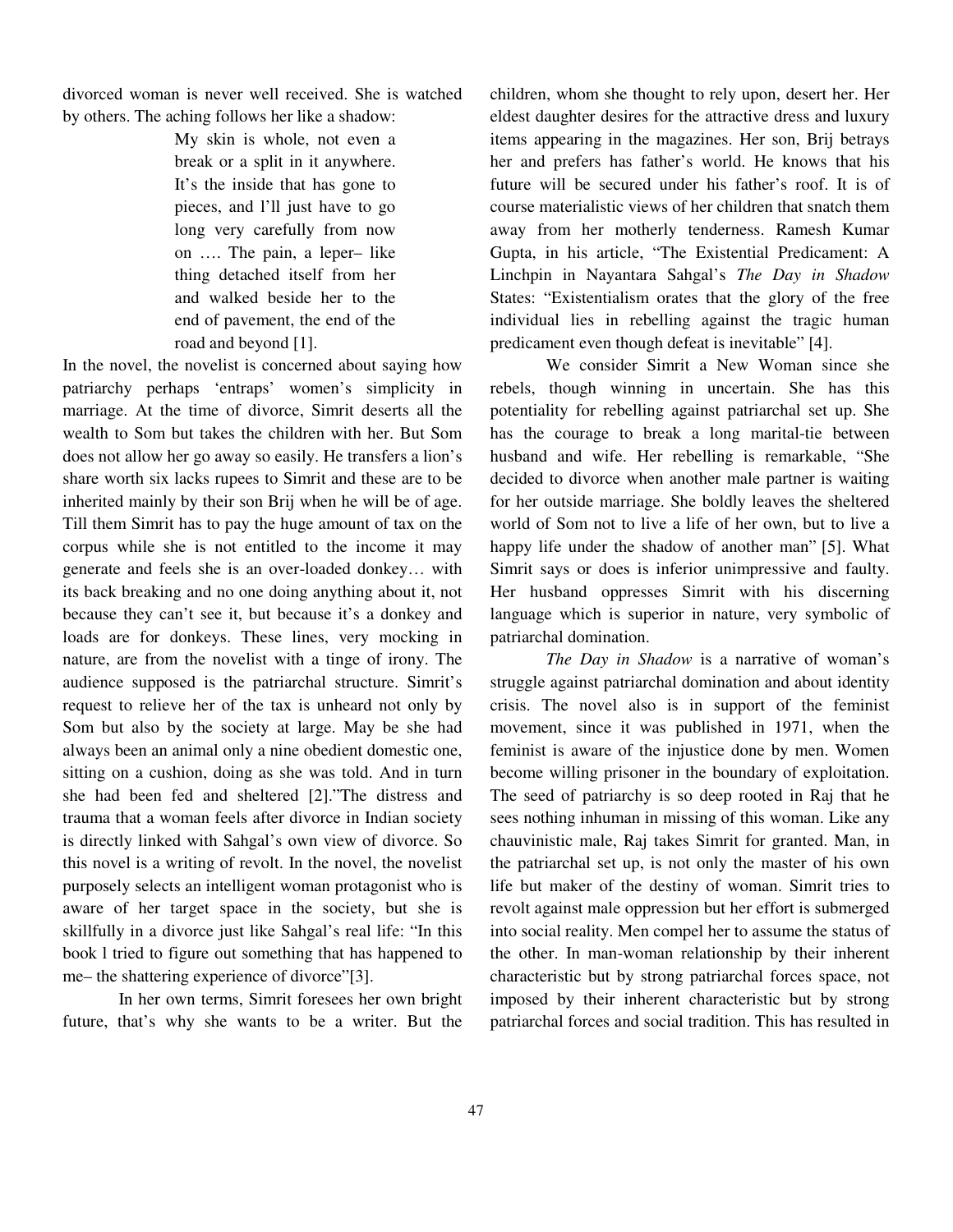the failure of women to occupy a place of human dignity as free and independent beings. Feminists have raised their voices against this. Women have been reduced to mere objects of sex, "absolute sex, no less [6]".

## III. KAMALA MARKANDAYA'S WOMEN **CONCEPT**

The novel *Two Virgins* (1973) Kamala Markandaya concerns itself with the concept of tradition and modernity. Kamala Markandaya writes of women from her own experience of gender disparity. She values Indian traditions more than many others. A housewife herself in real life, Kamala Markandaya was conscious of the gender differences all through. She seems to write both about east and west, but it looks that she tries to interpret her eastern experience of the socio-economic conflicts to the west. She comes to the literary scene with a conviction to carry on her battle for the subordinated women in a male dominated society. She contains in her an innate capacity for understanding the agonies of women. Sudhir Kumar Arora says:

> Being a woman, she inherits innate propensity to delve on to the lives of women. She perceives their wretchedness from a sociological and psychological perspective. She delineates their dilemma in the from the rootlessness and crisis of identity: a desire to be treated not only as someone's mother but also as a liberated individual. Throughout her novels, her consciousness of what it is to be a woman, both as a member of society and as an individual, emerges as one instinctive and passionate concerns [7].

*Two Virgins* is a novel of realization, growth and freedom. The two main women characters Lalitha and Saroja have been portrayed to symbolize two divergent views of life. Both are sisters, and are two different sides of the same coin, but signify two different attitudes of the novelist. Lalitha stands for physical beauty and modernity, and Saroja symbolizes inner beauty and traditional morality. Lalitha is beautiful that is why she exists. The novelist intends to project her for the modern young girls not to be misguided by the snares of flesh and glamour. She is virgin, and more beautiful than Saroja. She is promiscuous which entraps her to the world of glamour.

 Kamala Markandaya might hint at the predicament of existence, supporting Lalitha's lot since she was beautiful like Anna Karenina and Emma Bovary, she has expected too much from life, but got nothing at the end. Life seems to be a terrible waste of human potential. Saroja has learnt also to assess the situation. She could develop a sense of integrity for herself in spite of and sometimes with the aid of sexually deprived and barren environment.

## IV. ANITA DESAI'S FEMINISTIC IMAGES

In *Where Shall We Go This Summer?* (1975), Anita Desai has compulsive urge to explore the myriad faces of experiences of her women protagonists. She often talks about the attachment-detachment concept, a very philosophic one, which has no finite or determinate meaning, but it gives some layers of meaning of existence as well as hidden power of personal revolt of her women characters. Her protagonists search for an ideal way of life that can accommodate their instinctual and emotional needs. Though her characters seek for their identity, they often lack intellectual power. Anita Desai, though her ironically-tinged narratives, hints that self-fulfillment requires an equal intellectual activity in the pursuit of the ideal goal in life. Detachment is used as a defense mechanism by Desai's protagonists. Since defense strategy is a necessary part of revolt, it is good to see how they make use of it. Sita in *Where Shall We Go This Summer?* And Nanda Kaul in F*ire on the Mountain* have both this defensive strategies. Shantha Krishnaswamy opines, "… the desire for autonomy exists side by side with the felt needs of caring and nurturance. Conflict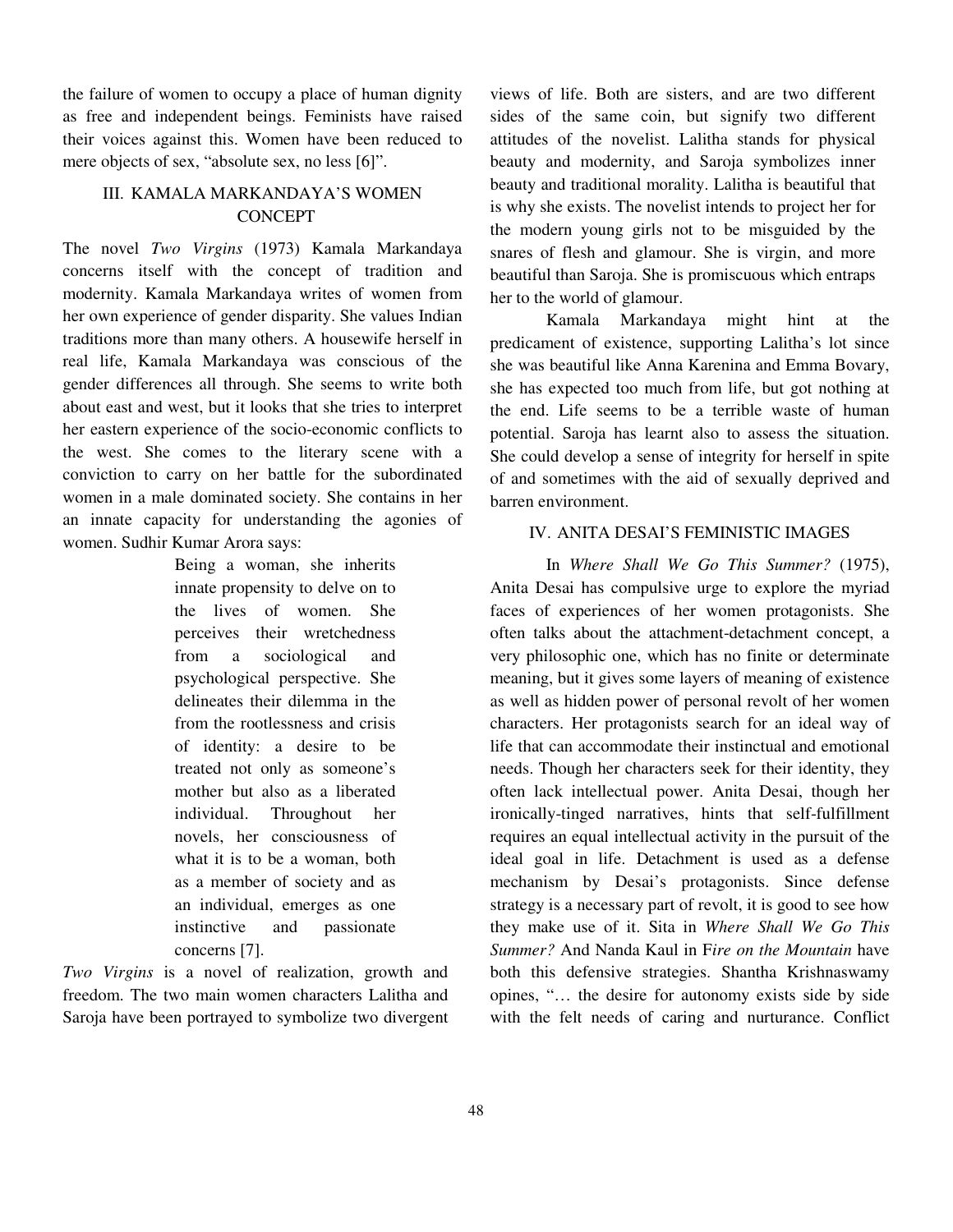arises only when exclusivity is sought"[8]. A female protagonist's desire for autonomy is itself a characteristic feature of a New Woman.

 The novel, *Where Shall We Go This Summer*? Presents the dilemma of Sita, a sensitive woman, who is seeking a momentous vision to clarity the disjointed Puzzle that life has always been to her. The eternal sea, an important symbol in the novel, stands for stability. Outwardly, an unimpressive figure, her character attracts our attention, she represents the natural human desire to see both stability and adventure.

 Sita has been a victim of emotional deprivation in her childhood. Even in her adult life. She has been unable to overcome this lack of emotional bonding. She yearned for it but could not get it. This is in accordance with what Ursula Tidd speaks of the second Sex of Simone de Beauvoir, "Women were involved in domestic work and raising children. Men consequently had more and more freedom …. Women have been obliged to adapt to this patriarchal system, which maintains them in a subordinate position. Beauvoir argues that women have been assimilated to their body and sexed identity and traditionally confined to the roles of wife and mother"[9]. Sita is considered unstable by husband and eccentric by her children with whom she is unable to achieve intimacy due to her emotional inadequacy. The patriarchal society is responsible for this and now she is expected to do too much-satisfy her husband and her children. Her fifth pregnancy offers her no sense of fulfillment. This detachment is but a revolt. Like the act of Nanda Kaul, Sita too, retreats to the Island of Manori, which "assumes symbolic significance because it is one of few assertive steps she takes in giving meaning to her life in her own terms in accordance with her confused understanding of life." She rejects her husband's business associates for being "nothing– nothing but appetite and sex. Only food, sex and money. Animal"[10].

Sita has a vision for life. She is optimistic in her attitude. The retreat to Manori is also an attempt, though unconscious, to expose her children to a alternative life style. The novelist is aware that Sita does all these e.g. retreating to Manori and taking her children along with her is in order to assert her individual identity. Neeru Chakravorty observes that this Sita is different from the mythical Sita. She says that Anita Desai exploits this mythic awareness to adjunct a new dimension to Sita's character, who, "anti-normative, abandons her husband's house like her namesake, but unlike her does so willingly and not to give birth, but to prevent it"[11]. The image of her father and that of Manori Island is inseparable in Sita's mind. And when she goes to this Island for the second time, it is an act of challenge and adventure. Her rejection of 'Manori', mundane life in favour of a magical existence on the island is closely linked to her strong desire to infuse some meaning and control over her own life by imitating the actions of her father. Sita reorients her life for her own betterment, though her children has been painful for her. This reorienting makes Sita a New Woman of our list. On the other side Sita's father, who stands for patriarchal tyranny, has never allowed Sita to grow as a mature person. He is responsible or this infant' wife who never allowed the plant to grow when it had to. After coming to this island of Manori, Sita has become aware of her life. Her awareness and acceptance also is of the fact that father was a wizard who "had cast an illusion as a fisherman caste a net"[12] and trapped those all in an unnatural, dream- like existence, far from the responsibilities of real life is the result of the retreat. Sita emerges from an illusory existence to understand the real face of life. So we say that she is an emerging New Woman.

 The novel *Fire on the Mountain* has many protagonists, of whom Nanda Kaul emerges as a new Woman who prefers solitude and uses detachment as a weapon against injustice done to her by her husband's infidelity. Nanda Kaul's desire of withdrawal to recoup inner strength is subverted into an unnaturally fierce determination to guard her solitude against any violation. That is why she is a New Woman. Her ideal desire is to be remote and inaccessible, like the eagle soaring above the mountain. This is an action of retaliation and revolt. She wants to be totally alone, but of course not realizing that longliness is synonymous to death. She is very much like Maya *in Cry, the Peacock* in her approach to keeping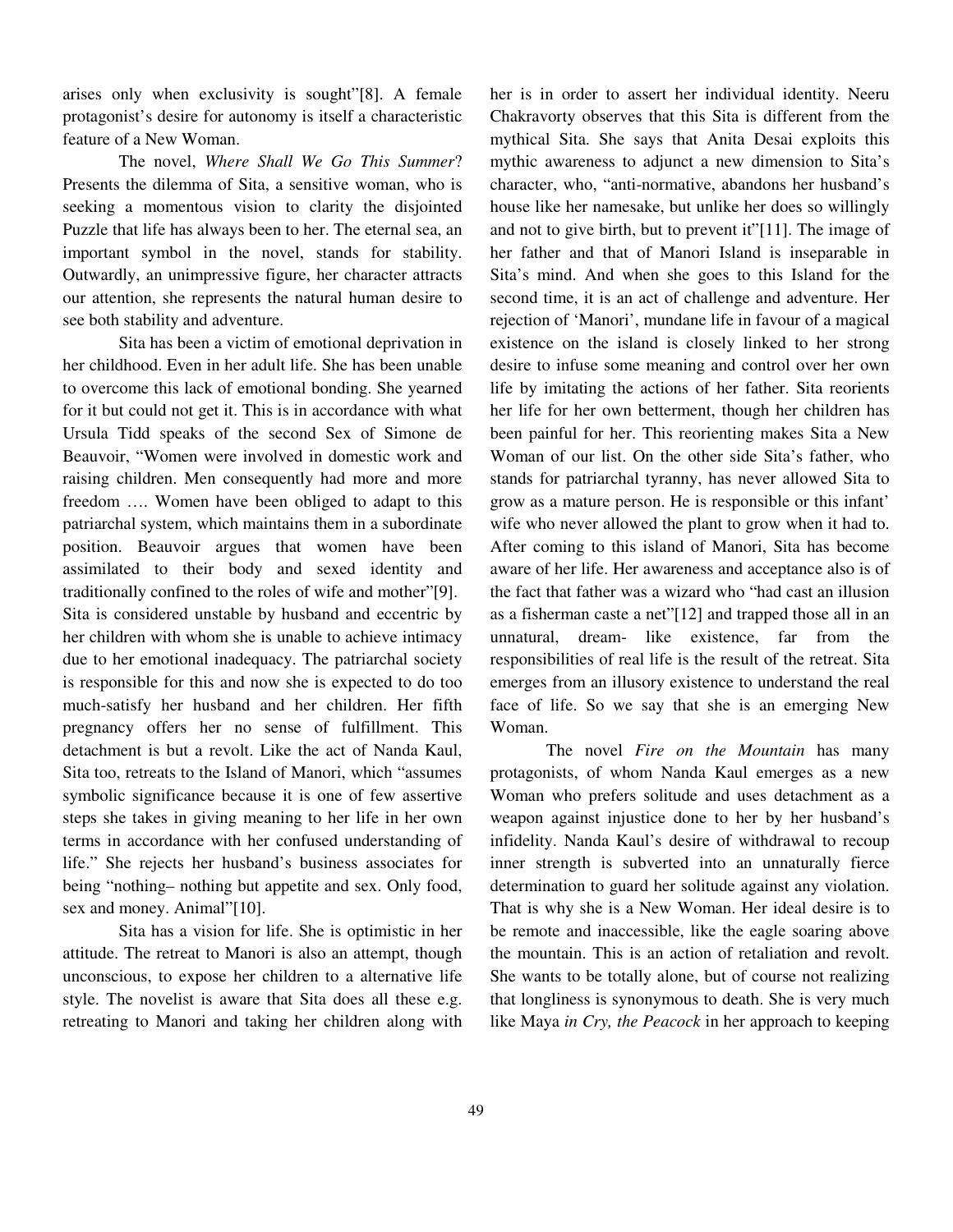silence. Neeru Chakravorty says: "For Nanda Kaul, selffulfillment consciously lies in avoidance of all contact, cutting herself off from all stress-producing situations"[13]. Anita Desai's archetypal Old Woman is sign and countersign— the repository of filled and unfilled needs and feeling with the reader discovers and slowly sorts out during the course of the narrative. At the outset Nanda Kaul gave the impression of enjoying harmony of being. Her prototypal Indian womanhood, which symbolizes our New Woman, has been both a wife and a mother. Her formerly active empirical existence justifies her present withdrawal on a mountain top in the Punjab province. She is a New Woman because she has deliberately chosen this topos, on a non-pace in serenity and repose. Here too will her initiation be complicated: and psychologically an ex-centering or de centering of her ego will take place. This is this ego that makes her a New Woman.

 Once energized and brought to consciousness, her view of life broadens and a New Woman is born in her person. New orientations have expanded and enriched her vision allowing her to pass from one ego-centered limited domain to a supra individual cosmic sphere to become multiple and also one. Hence she is a replica of the New Woman.

 In the Hindu religion, deity Kali is featured in sculptures and paintings as a black woman with two dead bodies for ear rings, a necklace made of skulls and a girdle dead men's hands. A gruesome hag with bony fingers, producing teeth, red eyes, and breasts smeared with blood, who is always hungry and obsessively voracious. Kali worship for the western may seem surprising at first, particularly contrasting it to the Christian ideal of the immaculate Virgin Mary. Just as good is implicit in life and deity, so to, too is evil for the Hindu, and for mystic in general throughout the world. In India's mother Kali, then is a caressing-murdering symbolization of the totality of the world creatingdestroying, eating-eaten one. She is the all producing, al annihilating factor in the existing and non-existing process which is life. Kali means time; the time it takes to

grow and die, to give birth and to take back into the womb/tomb.

 Fire the purifier and regenerator, the devourer and illuminator, terminates Nanda Kau's life thereby breaking down the barriers of flesh and illusion. No longer does obstruction lie in the way of enlightenment. Energized and liquidized, the different planes of her psyche and consciousness, allow an imminent of higher self to be born. She is born again as New Woman. Like the great God Shiva, who created the world as he danced the circular Nataraja– unifying space and time within evolution– and surrounding himself by flames incarnating eternal energy, so Nanda is divested of dross? Her adamantine essence sparkles in all of its purity, beauty and eternity.

#### V. CONCLUSION

 Almost all the women writers in this study are sincerely concerned about women's liberation with their objective to take their women characters out of the ditch of traditional roles and the pains of taboos, unable to recognize their identity as human persons. The writers have a purpose, to avenge against the old age tradition and practice in which women have been so long suffering. In the process of delineating, writers almost create an ideal image that suits the modern age. The traditional concept of woman as 'pativrata' chaste, humble, obedient, as having secondary status; is being slowly deconstructed paving the way for an image that incorporates/includes concepts like frankness, boldness, assertiveness, financial independency and independent existence of one's own. The social institution like marriage has been questioned thoroughly. The ideal objective of this movement is that eternal principle of male and female cannot but exist together or both will be ruined. The image of the new woman, her quest, her struggle for liberation from within and without, is/are emerging in Indian Fiction in English, specially after the independence. There have been male supports for this movement, but what is important is that women themselves have been coming forward and getting united in their war towards liberation and perfection irrespective of their caste, creed, religion and class.